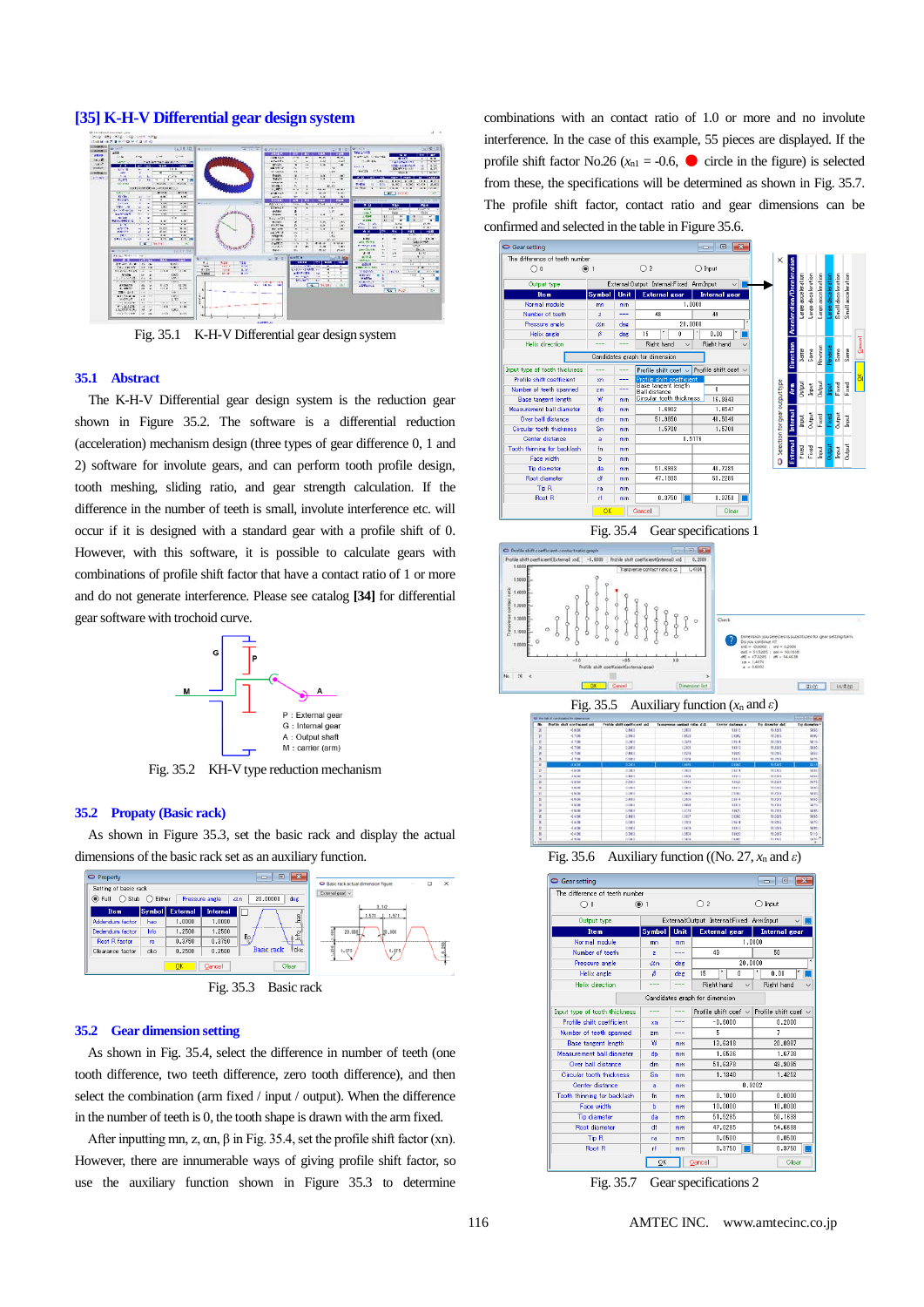When the gear specifications in Fig. 35.7 are confirmed, dimensions and interference calculation results are displayed as in Fig. 35.8 to Fig. 35.10. In the case of this example, although the trimming has occurred, the calculation will proceed as it is because there is no influence on the mesh.

| Dimension<br>Contact<br>Interference   |               |             |                      |                      |  |
|----------------------------------------|---------------|-------------|----------------------|----------------------|--|
| <b>Item</b>                            | <b>Symbol</b> | <b>Unit</b> | <b>External gear</b> | <b>Internal</b> gear |  |
| Transverse module                      | mt            | mm          |                      | 1.0353               |  |
| Transverse pressure angle              | Ωt            | deg         | 20.6469              |                      |  |
| Reference diameter                     | d             | mm          | 49.6933              | 50.7285              |  |
| Base diameter                          | db            | mm          | 46,5015              | 47.4703              |  |
| Base cylindrical helix angle           | βb            | deg         | 14.0761              |                      |  |
| Lead                                   | DZ            | mm          | 582.6327             | 594.7709             |  |
| Maximum effective diameter             | dh            | mm          | 51.4712              | 54.2727              |  |
| Minimum effective diameter(TIF)        | dt            | mm          | 47.8675              | 50.2310              |  |
| Cutting profile shift coefficient      | xnc           |             | $-0.7462$            | 0.2000               |  |
| Tooth depth                            | h             | mm          | 2.2500               | 2.2500               |  |
| Design normal circular tooth thickness | sn'           | mm          | 1.0276               | 1.4252               |  |
| Design over ball distance              | dm'           | mm          | 50.2857              | 48.8479              |  |
| Design base tangent length             | w             | mm          | 13.5163              | 20.0833              |  |

| Fig. 35.8 Gear basic dimensions |  |  |
|---------------------------------|--|--|
|                                 |  |  |

| <b>Result of dimension</b><br>×<br>$\Box$<br>$\Box$ |                              |              |                      |                      |  |  |
|-----------------------------------------------------|------------------------------|--------------|----------------------|----------------------|--|--|
| Contact Interference<br>Dimension                   |                              |              |                      |                      |  |  |
| Item                                                | <b>Symbol</b>                | Unit         | <b>External gear</b> | <b>Internal gear</b> |  |  |
| Transverse contact pressure angle                   | 58,2376<br>deg<br>$\alpha$ w |              |                      |                      |  |  |
| Contact helix angle                                 | βw                           | deg          |                      | 25.4699              |  |  |
| Contact pitch diameter                              | dw                           | mm           | 88.3392              | 90.1796              |  |  |
| Effective face width                                | hw                           | mm           | 10,0000              |                      |  |  |
| Clearance(large diameter)                           | ckh                          | mm           | 0.6474               |                      |  |  |
| Clearance(small diameter)                           | ckt                          | mm           | 0.6474               |                      |  |  |
| Maximum contact diameter                            | dja                          | mm           | 51.4723              | 53.0278              |  |  |
| Minimum contact diameter                            | djf                          | mm           | 48.8185              | 50.2319              |  |  |
| Transverse contact ratio                            | $\mathcal{L}$                | <b>COLOR</b> |                      | 1.1840               |  |  |
| Overlap contact ratio                               | εβ                           | ---          |                      | 0.8238               |  |  |
| Total contact ratio                                 | $\varepsilon$ $\gamma$       | ----         |                      | 2.0078               |  |  |
| Sliding ratio(large diameter)                       | σa                           | <b>COLOR</b> | $-0.0491$            | 0.0468               |  |  |
| Sliding ratio(small diameter)                       | σf                           | ---          | $-0.0827$            | 0.0764               |  |  |
| Transverse backlash                                 | int                          | mm           |                      | 0.1031               |  |  |
| Backlash angle                                      | $i\sigma$                    | deg          | 0.2542               | 0.2490               |  |  |

Fig. 35.9 Gear contact dimensions

| $\bullet$ Result of dimension               |                |                |                       |                        | -33<br>$\Box$<br>$\equiv$ |  |  |  |
|---------------------------------------------|----------------|----------------|-----------------------|------------------------|---------------------------|--|--|--|
| Interference<br>Contact<br><b>Dimension</b> |                |                |                       |                        |                           |  |  |  |
| <b>Item</b>                                 | Symbol Unit    |                | External(Output)      | <b>Internal(Fixed)</b> | Arm(Input)                |  |  |  |
| Rotation ratio                              | Vhi            | $- - -$        | $-0.0208$             | 0.0000                 | 1,0000                    |  |  |  |
| Reverse rotation ratio(=1/Vhi)              | <b>Llhi</b>    | $- - -$        | $-48.0000$            | 0.0000                 | 1,0000                    |  |  |  |
| <b>Trimming</b>                             | <b>BARBARA</b> | <b>BARBARA</b> |                       | occurs(Attention)      |                           |  |  |  |
| Involute interference                       |                | ---            | doesn't occur(Safety) |                        |                           |  |  |  |
| Trochoid interference                       | <b>BERTHER</b> | ----           | doesn't occur(Safety) |                        |                           |  |  |  |
| Fillet interference                         | ----           | ----           |                       | doesn't occur(Safety)  |                           |  |  |  |
|                                             |                |                |                       |                        |                           |  |  |  |

Fig. 35.10 Gear interference

## **35.4 Tooth profile**

The tooth profile of the gear specifications (Fig. 35.7) can be drawn as shown in Fig. 35.11. Figure 34.12 shows a close-up view of the tooth profile (A) and (B). Also, distance measurement is possible as shown in Figure 34.12 (b). Figure 35.14 shows teeth rendering.



Fig. 35.11 Gear mesh diagram



Fig. 35.12 Gear mesh diagram, distance measurement



Fig. 35.13 Tooth rendering, tooth profile, rotation

### **35.5 Tooth profile / tooth lead modification (option)**

When modifying tooth profile and tooth lead, you can apply modifications as shown in Fig.  $35.149 \sim 35.16$ . In Figure 35.16, you can enter a specified number of points (maximum = 50) to be modified, and you can also enter an arc pattern. Then, the contact of the modified tooth profile can be confirmed as shown in Figure 35.17.



Fig. 35.14 Tooth rendering, tooth profile and topo-graph





Fig. 35.16 Tooth lead input and arc input example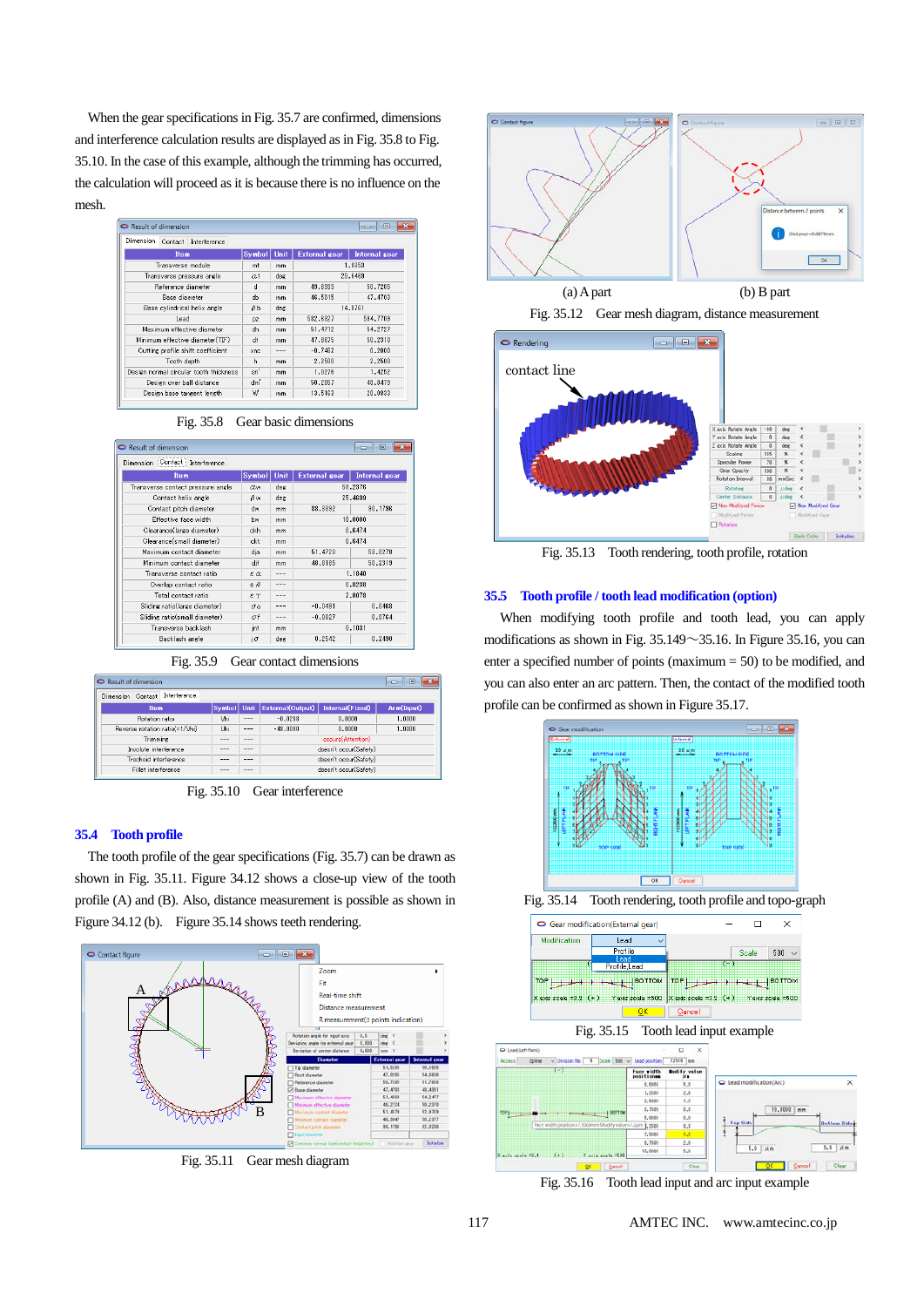

Fig. 35.17 Tooth rendering, modified tooth form

## **35.6 Sliding ratio**

The sliding ratio of this example gear is shown in the dimension calculation result of Fig. 35.9, and the change of the sliding ratio at the tooth profile position (roll angle) is shown in Fig. 35.18.



Fig. 35.18 Sliding ratio

### **35.7 Gear strength**

For gear strength calculation, enter the coefficient of friction, torque and rotational speed on the strength setting screen as shown in Figure 35.19. In this example, when the coefficient of friction is 0.10, the input torque of the arm is 1 (Nm), and the rotational speed is 1000 min-1, the torque and rotational speed of the pinion and gear are displayed with the **[OK]** button.



Fig. 35.19 Gear strength calculation specification setting

The input screen of gear strength specifications (materials, factors) is shown in Figure 35.21. Material selection can be made from the table in



Fig. 35.20 Selection of material

Figure 35.20, but you can also input  $\sigma$ <sub>Flim</sub> and  $\sigma$ <sub>Hlim</sub> directly. Figure 35.22 shows the gear strength results.



Fig. 35.21 Gear strength calculation (strength specification)

| Result of strength calculation[JGMA401-01,402-01] | -- 0          |                      |                      |                      |  |
|---------------------------------------------------|---------------|----------------------|----------------------|----------------------|--|
| Item(Bending)                                     | Symbol        | Unit                 | <b>External gear</b> | <b>Internal gear</b> |  |
| Allowable bending stress                          | $\sigma$ Flim | MPa                  | 480,500              | 480,500              |  |
| Bending effective face width                      | ы             | mm                   | 10,000               | 10,000               |  |
| Tooth profile factor                              | YF            | ---                  | 3.067                | 2.065                |  |
| Load distribution factor                          | Yε            | ---                  | 0.749                |                      |  |
| Helix angle factor                                | Yβ            |                      |                      | 0.875                |  |
| Life factor                                       | KL            | $\sim$ $\sim$ $\sim$ | 1,000                | 1,000                |  |
| Dimension factor                                  | KFx           |                      | 1,000                | 1,000                |  |
| Dynamic load factor                               | Kv            | ---                  |                      | 1.145                |  |
| Circumference force                               | Ft            | N                    | 1029.488             |                      |  |
| Allowable circumference force                     | Ftlim         | N                    | 1739.948             | 2584.003             |  |
| Root bending stress                               | $\sigma$ F    | MPa                  | 284.301              | 187,606              |  |
| Bending strength                                  | Sft           | ---                  | 1.690                | 2.561                |  |
|                                                   |               |                      |                      |                      |  |
| <b>Item(Pitting)</b>                              | Symbol        | Unit                 | <b>External gear</b> | <b>Internal gear</b> |  |
| Allowable bertzian stress                         | $\sigma$ Hlim | MPa                  | 1275.000             | 1275,000             |  |
| Surface pressure effective face width             | hw            | mm                   |                      | 10,000               |  |
| Zone factor                                       | 7H            | $\sim$               |                      | 1.171                |  |
| Life factor                                       | KHL           | $\overline{a}$       | 1,000                | 1,000                |  |
| Contact ratio factor                              | 7e            |                      |                      | 0.890                |  |
| Routhness factor                                  | ZR            | ---                  | 0.842                | 0.842                |  |
| Lubrication speed factor                          | ZV            |                      | 0.984                | 0.984                |  |
| Hardness ratin factor                             | <b>7W</b>     | $- - -$              | 1,000                | 1,000                |  |
| Load distribution factor                          | KHB           | ---                  |                      | 1,000                |  |
| Dynamic load factor                               | Κv            | ---                  |                      | 1.086                |  |
| Circumference force                               | Fc            | N                    | 1830, 110            |                      |  |
| Allowable circumference force                     | Felim         | N                    | 503340.559           | 503340.559           |  |
| Hertzian stress                                   | $\sigma H$    | MPa                  | 76.881               | 76.881               |  |

Fig. 35.22 Gear strength result

### **35.8 Tooth profile output**

The generated tooth profile can be output as CAD data. Figures 35.24 and 35.25 show examples of drawing CAD data output by the tooth profile output function shown in Figure 35.23.





Fig. 35.23 Tooth profile output



Fig. 35.24 CAD example (2D) Fig. 35.25 CAD example (3D)